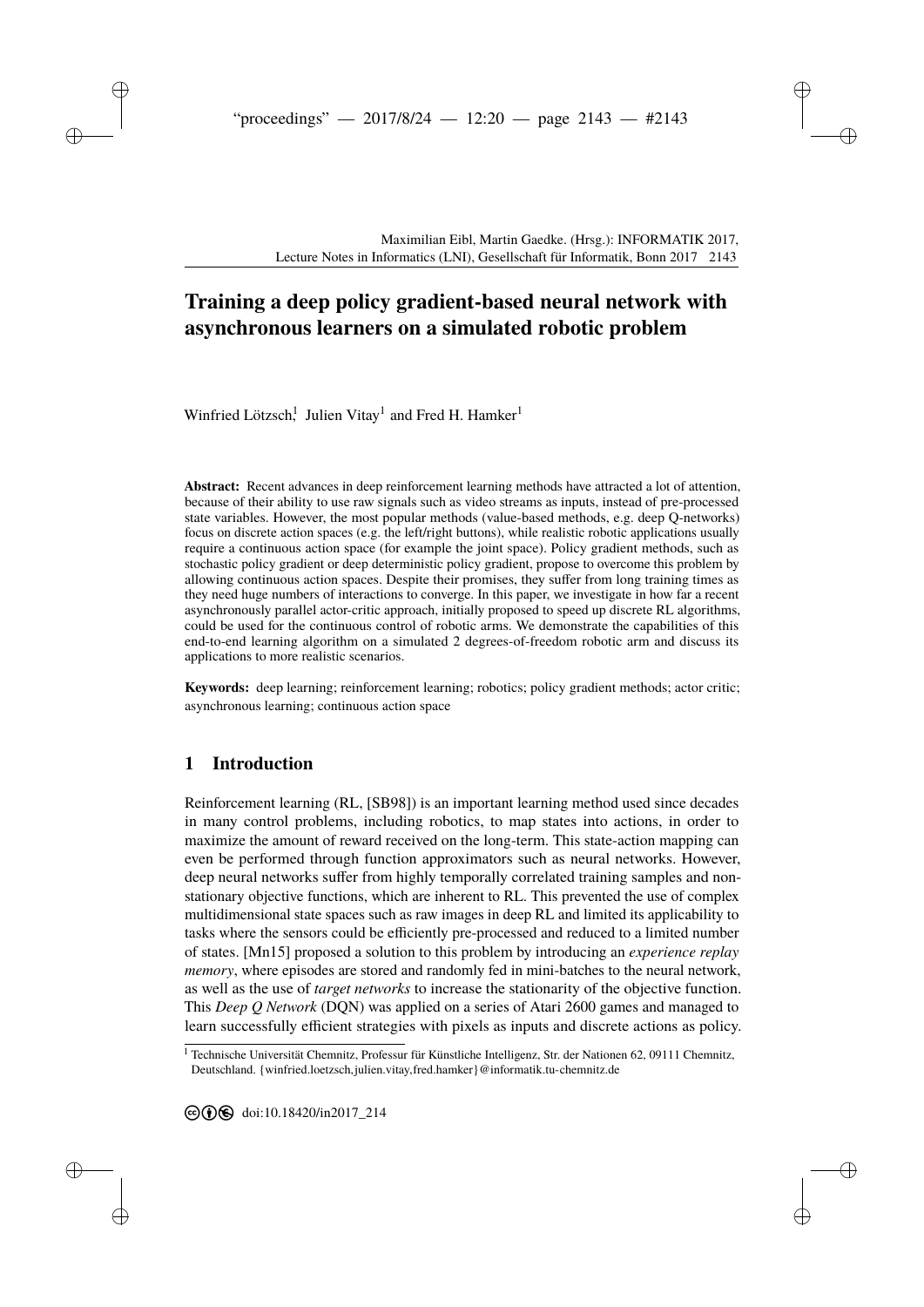## 2144 Winfried Lötzsch, Julien Vitay and Fred H. Hamker

However, DQN can only be applied to problems with discrete action spaces (DAC), such as pressing left or right buttons, or initiating complex motor primitives. For control problems requiring continuous action spaces (CAS, for example the joint space of robotic arms), discretizing the action space does not work well, as a fine-grained discretization of outputs would require an excessive amount of exploration [\[Zh15\]](#page-11-2). Alternatively, deep networks can be used as a submodule of the complete system: [\[Le16\]](#page-11-3) for example used a deep network that predicts the probabilities of success of grasping attempts. This probability is then used by a separate control algorithm to generate the optimal action.

End-to-end deep RL approaches called *policy gradient* methods have recently received a lot of attention since they allow to directly learn continuous policies from high dimensional state spaces. One major issue being ensuring a sufficient level of exploration during learning, these methods either focus on learning stochastic policies [\[He15\]](#page-11-4), which are by definition able to explore different actions during learning, or on learning deterministic policies, but exploring using a separate behavior (e.g. deep deterministic policy gradient - DDPG [\[Si14,](#page-11-5) [Li15\]](#page-11-6)). Although policy gradient methods have been successfully applied to the control of robotic arms, they require huge amounts of training data to converge (*sample complexity*). A simple but expensive solution is to use multiple robots exploring in parallel and sharing asynchronously their experiences in a common pool, which is then used to train a single neural network [\[Le16,](#page-11-3) [Gu17\]](#page-11-7). Multiplying robots reduces the acquisition time, but does not impact the learning properties.

In the discrete domain, [\[Mn16\]](#page-11-8) introduced the idea of using multiple parallel learners sharing their acquired knowledge, not just experiences, with each other. Their asynchronous advantage actor-critic (A3C) algorithm has been shown to be both superior in performance and in training time to the classical DQN algorithms on a variety of tasks. In this paper, we combine the idea of multiple parallel learners of [\[Mn16\]](#page-11-8) with the DDPG algorithm of [\[Li15\]](#page-11-6) to form a new asynchronously parallel continuous control learning algorithm. Additionally, the sample complexity of the algorithm is further reduced by pre-training an internal model of the effector. We apply it to a simple reaching task with a simulated robotic arm with 2 degrees-of-freedom, using raw pixels as inputs and joint angles as continuous outputs, and discuss its applicability to more complex problems.

# **2 Background and related work**

We start by explaining the general problem of RL and setting the notations in section [2.1.](#page-2-0) We present deterministic policy gradient algorithms in section [2.2,](#page-2-1) as they allow to solve RL problems with continuous action spaces. Finally, we present asynchronous methods in section [2.3](#page-3-0) which allow to train multiple actor-critic learners in parallel and reduce the overall training time.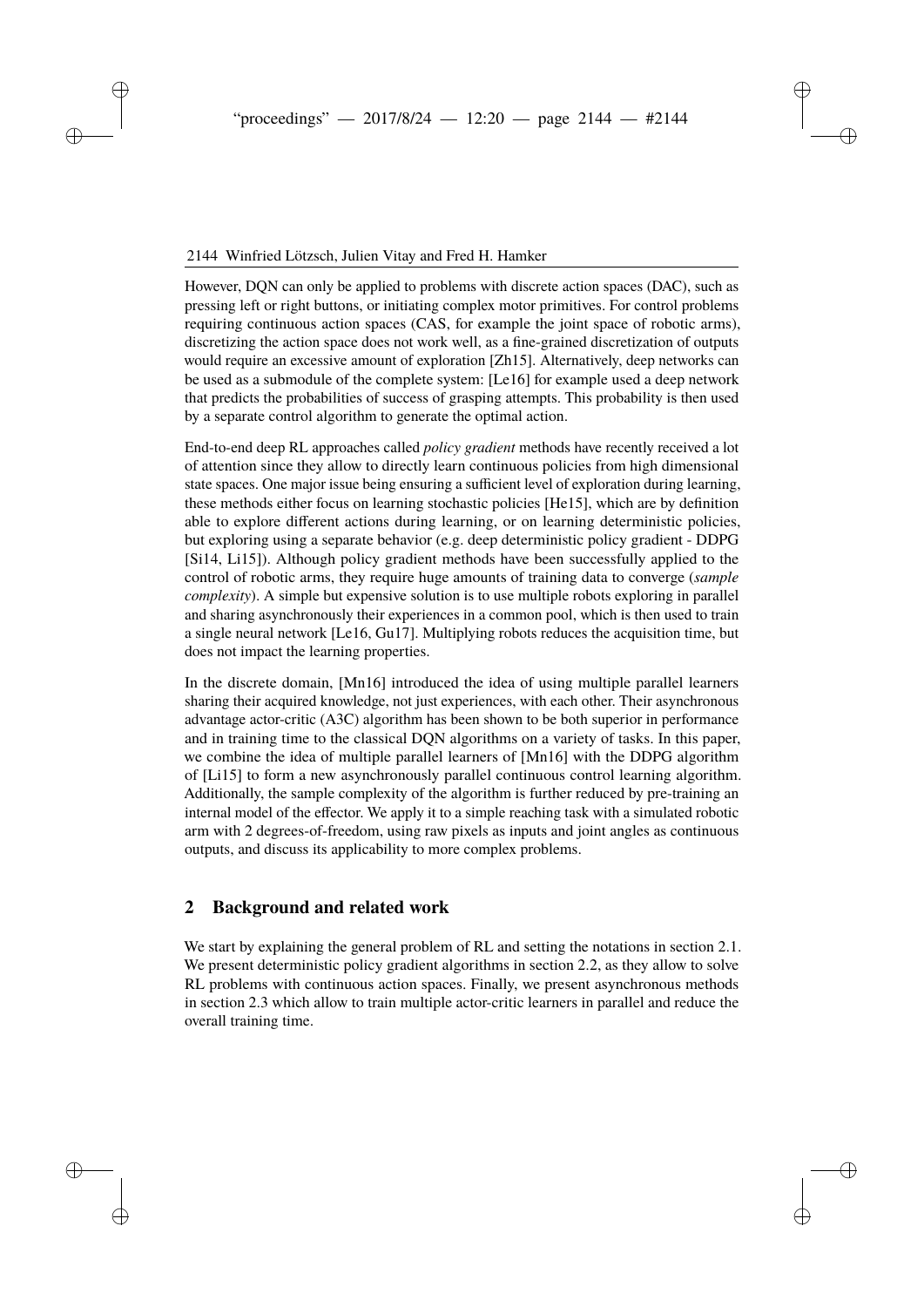### <span id="page-2-0"></span>**2.1 Basics of RL**

Reinforcement learning problems are modeled as *Markov Decision Processes* (MDP), with a state space S, an action space A, a transition dynamics model with density  $p(s_{t+1}|s_t, a_t)$ and a reward function  $r(s_t, a_t)$ :  $S \times \mathcal{A} \rightarrow \mathcal{R}$ . The policy is defined as a mapping of the state space into the action space: a stochastic policy  $\pi_{\theta}: S \to P(\mathcal{A})$  defines the probability distribution  $P(\mathcal{A})$  of performing an action, while a deterministic policy  $\mu_\theta(s_t)$  is a discrete mapping of  $S \to \mathcal{A}$ .  $\theta \in \mathbb{R}^n$  is a vector of parameters defining the policy, typically the weights of a neural network when using function approximators.

The policy can be used to explore the environment and generate trajectories of states, rewards and actions. The performance of a policy is determined by calculating the *expected discounted return*, i.e. the sum of all rewards received from time step t onwards:  $R_t = \sum_{k=0}^{\infty} \gamma^k r_{t+k+1}$ , where  $0 < \gamma < 1$  is the discount rate and  $r_{t+1}$  represents the reward obtained during the transition from  $s_t$  to  $s_{t+1}$ . The Q-value of an action *a* is defined as the expected discounted reward if the agent takes *a* from a state *s* and follows the policy distribution  $\pi_{\theta}$  thereafter:

$$
Q^{\pi_{\theta}}(s, a) = \mathbb{E}_{\pi_{\theta}}(R_t | s_t = s, a_t = a)
$$
\n(1)

The goal of the agent is to find the optimal policy maximizing the expected return from every state. *Value-based* methods (such as DQN) achieve that goal by estimating the Q-value of each state-action pair. Discrete algorithms transform these Q-values into a stochastic policy by sampling from a Gibbs distribution (softmax) to obtain the probability of choosing an action. The Q-values can be approximated by a deep neural network, by minimizing the quadratic error between the predicted Q-value  $Q^{\pi_{\theta}}(s, a)$  and an estimation of the real expected return  $R_t$  after that action. Alternatively, *policy gradient* methods directly learn to produce the policy (stochastic or not). The goal of the neural network is then to maximize the objective function  $J(\theta) = \mathbb{E}_{\pi_{\theta}}(R_t)$ , i.e. to maximize directly the expected discounted return by finding the optimal policy.

#### <span id="page-2-1"></span>**2.2 Continuous action spaces**

The *stochastic policy gradient theorem* [\[Su99\]](#page-11-9) provides an estimate of the gradient that should be given to the neural network in policy gradient methods, but it depends on the unknown Q-value  $Q^{\pi_{\theta}}(s, a)$ .  $Q^{\pi_{\theta}}(s, a)$  could be approximated by the actual return  $R_t$  after that action, leading to the REINFORCE learning rule [\[Wi92\]](#page-11-10). Another option is to use a second neural network to learn to approximate the Q-value. Such algorithms are called *actor-critic* architectures, as the actor learns to produce a policy  $\pi_{\theta}$  based on the state alone, while the critic learns to evaluate the Q-value of an action and sends this value to the actor to improve the policy.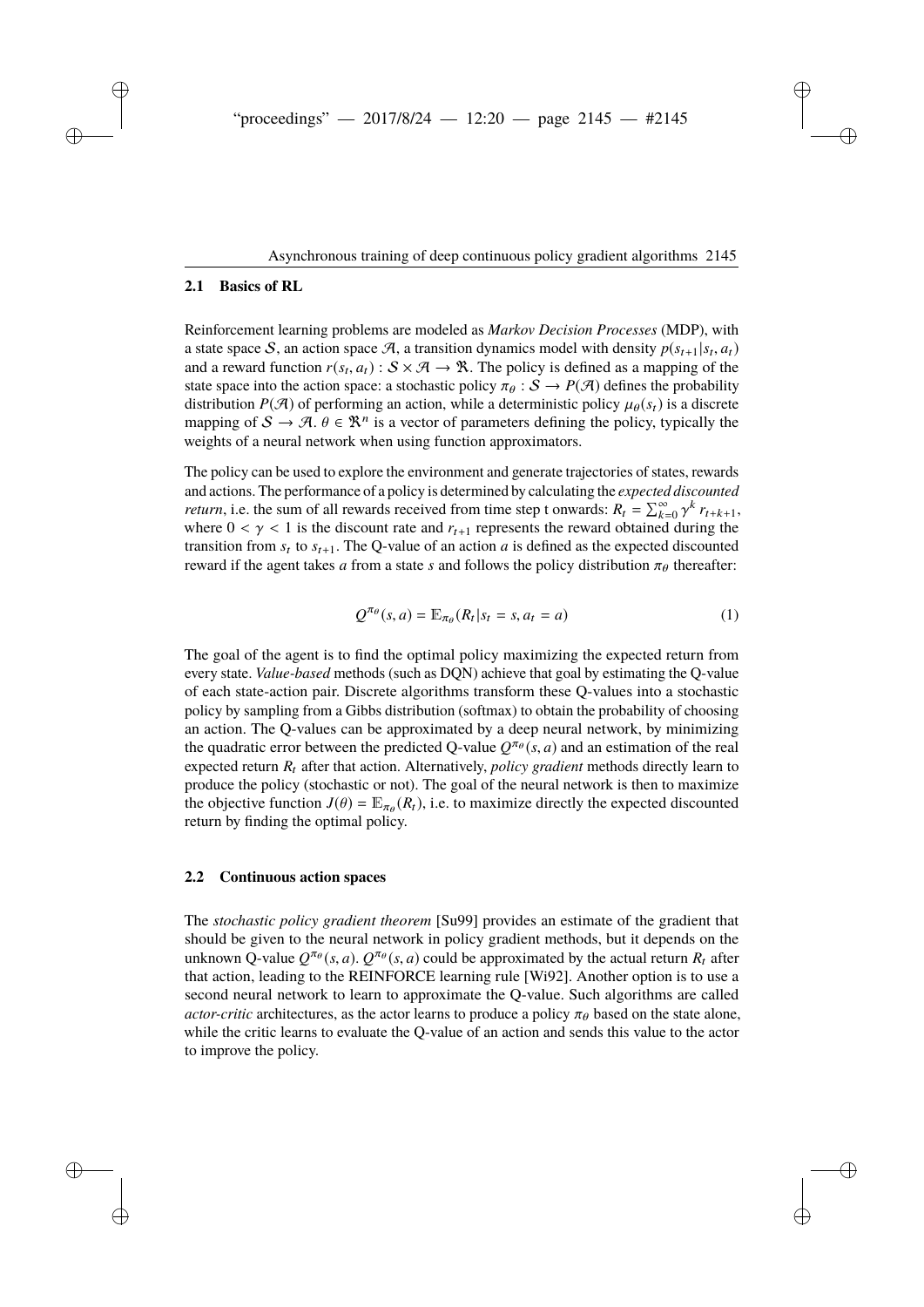The deterministic policy gradient (DPG) method proposed by [\[Si14\]](#page-11-5) is an example of such an actor-critic architecture. The main novelty is that the actor produces a deterministic policy  $\mu_{\theta}(s_t)$ , what reduces the sample complexity and improves the training time. Exploration is ensured by using an *off-policy* strategy, i.e. the actions actually taken are chosen by a behavioral stochastic policy, different from the learned policy. [\[Si14\]](#page-11-5) derived the *deterministic policy gradient theorem* allowing the deterministic actor to learn in this framework. [\[Li15\]](#page-11-6) were able to use deep networks with the DPG architecture. The resulting deep deterministic policy gradient (DDPG) algorithm is model-free, as it simply follows the gradient of the Q-values, and thus can be applied independently from the systems dynamics. DDPG has been successfully applied to a huge variety of continuous control problems, including learning from raw pixels, and beats state-of-the-art performance on many of them.

### <span id="page-3-0"></span>**2.3 Asynchronous methods**

A rather practical problem originates from how the sample data is presented during the learning phase. The straightforward way would be to immediately process the sample data as it arrives from the simulated environment. However, robotics environments induce strong correlations between samples that are temporally close to each other, since a robot might behave very similarly in close situations. This means that the variance of the trained estimator will be very high, negatively affecting the training performance of the deep network. A standard method to reduce sample correlation is experience replay, where one basically stores each sample in a buffer for a while and then randomly samples from the buffer to increase the variability of the training data, at the cost of slowing down the learning process. This is the approach chosen by [\[Li15\]](#page-11-6) for the DDPG algorithm.

Another way to effectively overcome the problem of data correlation is to execute multiple instances of the environment in parallel, by simultaneously running several simulations or even using many similar real robots [\[Le16,](#page-11-3) [Gu17\]](#page-11-7). [\[Mn16\]](#page-11-8) has shown that this idea is not only able to replace classical experience replay, but even outperforms its benefits. The diversity of the sample data produced by the threads executed in parallel can be further increased by chosing different exploration rates and starting conditions for the threads. Each thread independently uses an online learning method to compute updates of the network weights, which have to be synchronized during training. By weighting the updates with a relatively small learning rate and accumulating some updates before synchronization, one can reduce the risk to override changes from other threads and thus use a lock-free algorithm such as Hogwild! [\[Ni11\]](#page-11-11). The resulting algorithm, asynchronous advantage actor-critic (A3C), can replicate or even improve state-of-the-art performance on many different experiments while learning much faster.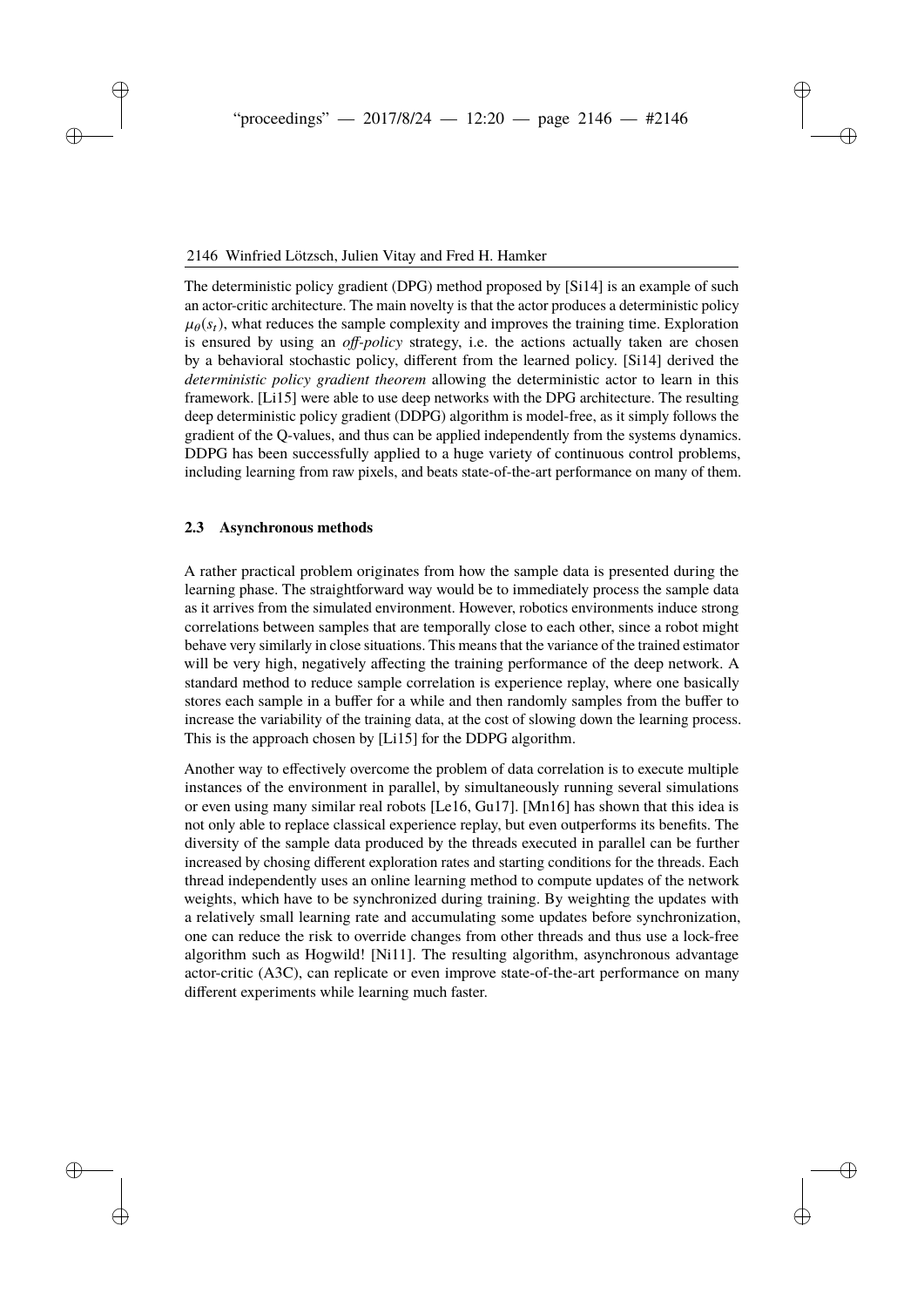# **3 Methods**

We first present the simulated environment in section [3.1,](#page-4-0) followed by the architecture of the network (section [3.2\)](#page-4-1), the learning procedure (section [3.3\)](#page-6-0), a summary of the algorithm (section [3.4\)](#page-7-0) and the reward function used for the simulated environment [\(3.5\)](#page-7-1).

# <span id="page-4-0"></span>**3.1 Simulated robotic arm**

As a proof of concept, we chose to control a simulated arm with two degrees-of-freedom, where the gripper of the robotic arm, which is basically the end point of the last arm segment, should be guided to reach a target. The original idea stems from the OpenAI Reacher problem [2](#page-4-2) and has been reproduced in essence using matplotlib for licensing reasons. Our experiments for this paper restrict to the 2D space and only use two arm segments with two degrees of freedom. The input to the network is a 84x84 grayscale image and its outputs control changes of the two joint angles with continuous values. Fig. [1](#page-4-3) illustrates the simulation environment and the underlying physical states. The generated images include a white dotted background to make the vision task more difficult. Important parts in the image such as the segments of the arm and the target are displayed as bright spots in the images and correspond to a high activation of the networks' input neurons.



<span id="page-4-3"></span>Fig. 1: Physical states of the robot arm in the two-dimensional space with two degrees of freedom.

# <span id="page-4-1"></span>**3.2 Architecture**

The actor-critic architecture of our algorithm is partially based on the A3C algorithm [\[Mn16\]](#page-11-8). As the algorithm should work on raw pixels, the first layers of both the actor and the critic are convolutional, but without pooling as the spatial information is critical for the task here. It proved difficult to directly train the complete network as convolutional layers need many samples to converge. We settled for a hybrid approach, where the convolutional layers were first trained to reproduce the physical states in a supervised manner, which consist of the arm segments angles and the target position (4 variables in our simulated task). After training, the *internal model* can predict the physical state for a given image, which is then used as an input for the actor and the critic. The complete architecture is depicted in Fig. [2.](#page-5-0)

<span id="page-4-2"></span><sup>2</sup> <https://gym.openai.com/envs/Reacher-v1>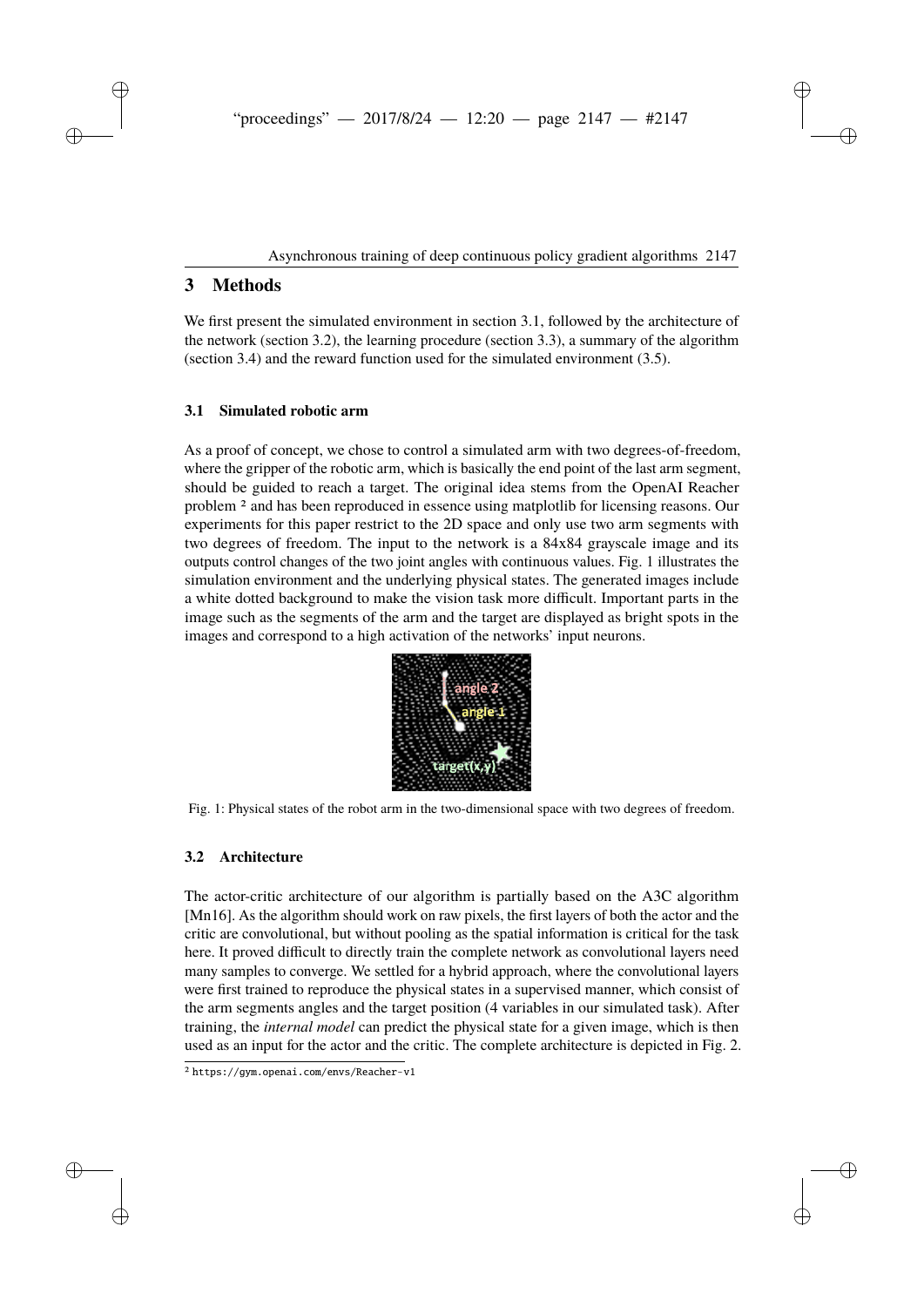

### <span id="page-5-0"></span>2148 Winfried Lötzsch, Julien Vitay and Fred H. Hamker

Fig. 2: Architecture of the complete network model. The internal model transforms the visual information into a physical state representation. The actor outputs an action sampled from the continuous action space for a given state. The critic receives state and generated action as input and outputs the action value.

The internal model uses two convolutional layers: the first convolutional layer has 8 filters and a kernel size of 4x4, whereas the second one has 32 filters with a kernel size of 6x6. The two following fully connected layers extract information about the physical states of the arm and the target position: they are composed of rectified linear units with 90 and 50 neurons respectively. The output layer consists of 4 neurons with hyperbolic tangent activation functions to model the physical states.

The actor network is used to predict an action, which is a two-dimensional vector in our setup, defining the two components of the desired angular motion for the first and the second segment of the arm respectively. At each step, each arm segment can be maximally moved by 2 degrees in either direction, where the actions are scaled to the interval [−1, 1]. The output layer has only two neurons with hyperbolic tangent activation functions. Both hidden layers of the actor model consist of 200 rectified linear units. The critic has only one linear output neuron, which represents the Q-value for the combined two-dimensional movement vector passed into the network. An action chosen from the continuous action space is seen as a transition from one position of the gripper to another. All hidden layers of the critic consist of 200 rectified linear units.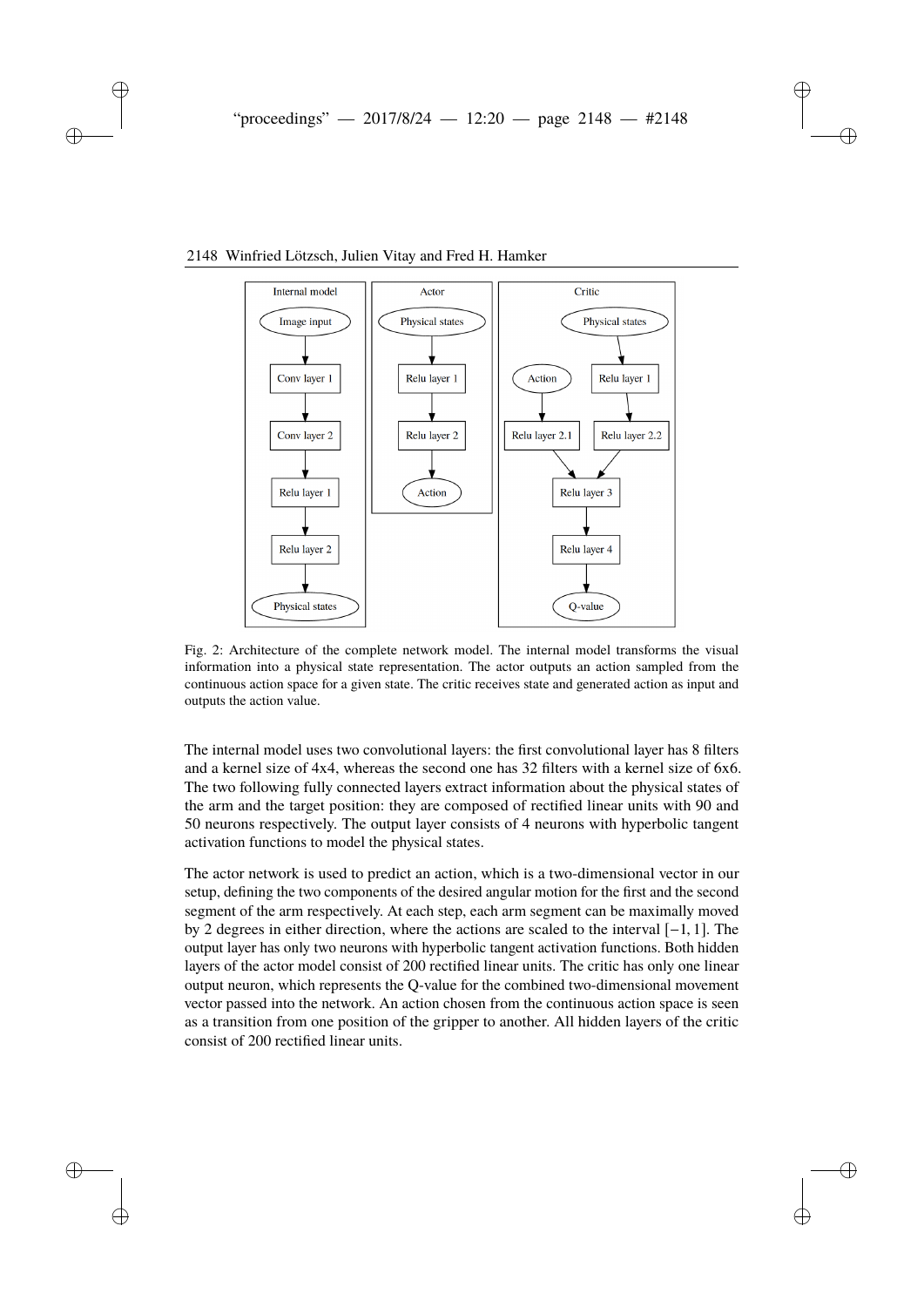#### <span id="page-6-0"></span>**3.3 Learning procedure**

The learning procedure is organized into episodes, where the initial arm position and the target position are randomly selected at the beginning. At each time step, the input image is fed into the internal model, which outputs a prediction of the state variables  $s_t$ . It is then fed into the actor, which outputs a continuous action  $\mu(s_t)$ . The selected action  $a_t$  is the sum of this action and of a random variable taken from an Ornstein Uhlenbeck process ( $\mu = 0$ ,  $\theta = 0.3$  and  $\sigma = 0.4$ ). This additive noise encourages exploration, as the learned policy is deterministic.

The critic  $Q$  with weights  $\theta_Q$  can be trained with classical Q-learning [\[SB98\]](#page-11-0): after each action, the expected return is approximated with  $R_t = r_t + \gamma Q'(s_{t+1}, \mu'(s_{t+1}))$ . This target value for the critic is then saved in a buffer together with the state  $s_t$  and the action  $a_t$ , as the neural network is trained in minibatches of 5 steps:

<span id="page-6-1"></span>
$$
\mathcal{L}(\theta_Q) = \sum_{t=1}^{5} [r_t + \gamma Q'(s_{t+1}, \mu'(s_{t+1})) - Q(s_t, a_t)]^2
$$
 (2)

Equation [2](#page-6-1) uses a Q-value prediction for the next state-action pair  $Q'(s_{t+1}, \mu'(s_{t+1}))$  which depends on the output of both the actor (for the next action) and the critic (for its Q-value). Since [\[Mn15\]](#page-11-1), it is known that training stability can be improved by not using the current weights of the networks to perform this prediction, but those from an older version: the *target network*. Target networks for both the actor  $\mu'$  and the critic  $Q'$  are used to estimate the expected return  $R_t$  (Eq. [2\)](#page-6-1). Contrary to the classical approach [\[Mn15\]](#page-11-1), the target networks will not be updated after a certain amount of training steps, but gradually replicate the changes made to the actor and critic, as in [\[Li15\]](#page-11-6):

$$
\theta' \leftarrow \tau \theta + (1 - \tau) \theta'
$$
 (3)

The update rate for the target networks is set to a relatively low value of  $\tau = 0.001$ . Early experiments showed that a higher update rate in combination with the continuous reward function would lead to fast rising Q-values, which means very high output values from the critic and unstable learning. The deterministic policy gradient algorithm of [\[Li15\]](#page-11-6) is finally used to train the actor  $\mu$  with minibatches of 5 steps:

$$
\nabla_{\theta_{\mu}} J(\theta_{\mu}) = \sum_{t=1}^{5} \nabla_a \mathcal{Q}(s_t, \mu(s_t)) \nabla_{\theta_{\mu}} \mu(s_t)
$$
(4)

There are 16 parallel learners exploring the environment with different initial configurations, all updating simultaneously the same actor and critic networks as in [\[Mn16\]](#page-11-8). Instead of having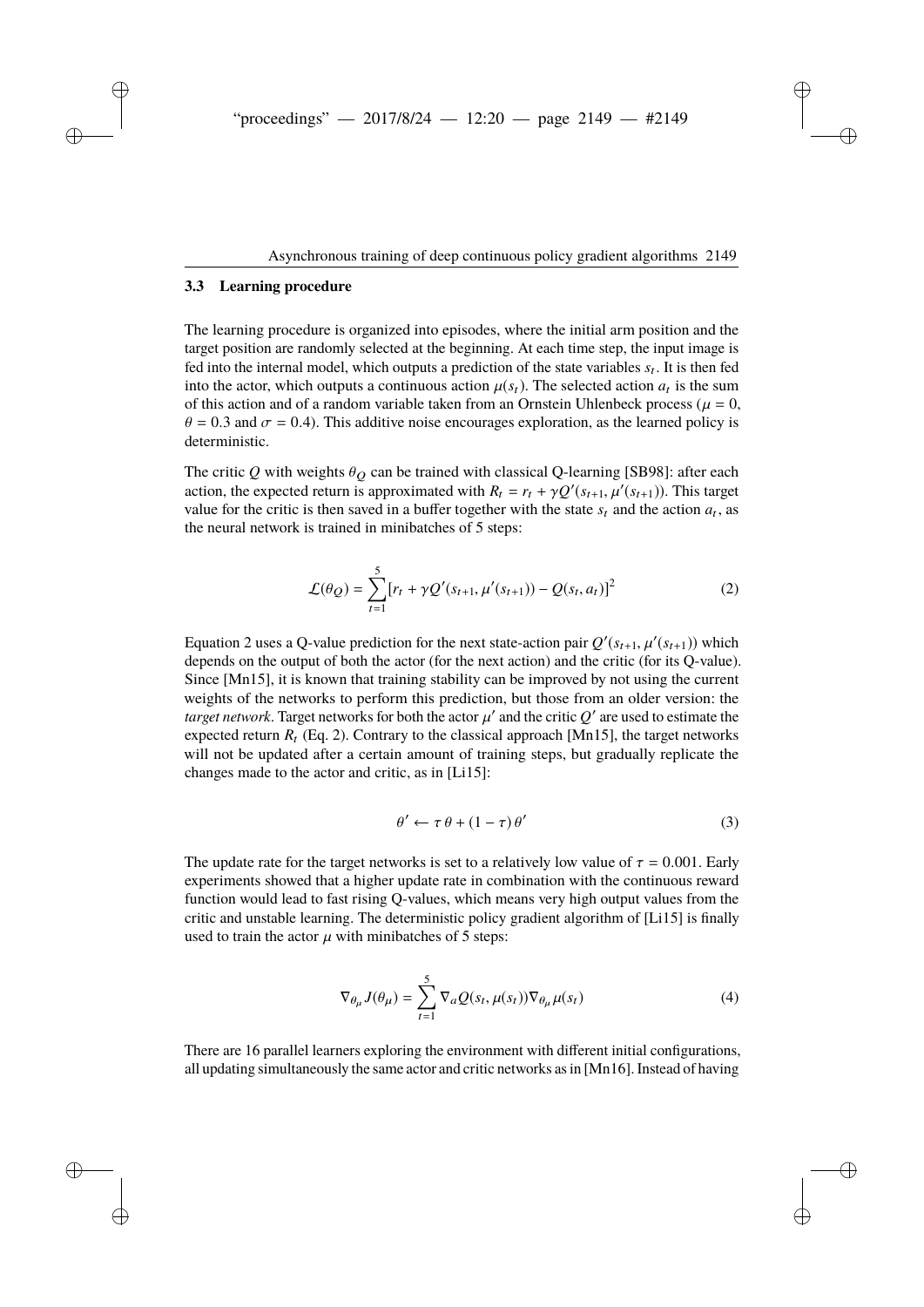## <span id="page-7-2"></span>2150 Winfried Lötzsch, Julien Vitay and Fred H. Hamker



Fig. 3: Summary of the parallel learning process. A single thread pre-trains the internal model, whereas 16 threads run the reinforcement learning based training for the actor and critic in parallel. Actor and critic networks slowly update their respective target networks at each time step.

an episode split into minibatches of 5 steps, what would generate highly correlated inputs, the networks therefore receive small minibatches coming randomly from 16 uncorrelated environments. This could be seen as a distributed experience replay memory and greatly improves the convergence of the networks. Ideally, the parallel learners should update the networks after each step, but the risk of collision between the threads would become too important. Fig. [3](#page-7-2) summarizes the parallel execution of the algorithm.

#### <span id="page-7-0"></span>**3.4 Overview of the algorithm**

The algorithm executed by each parallel learner during a single episode is described in List. [1.](#page-8-0) The network has been implemented using the tensorflow library and simulated on a shared-memory system with 16 cores and 8 Tesla K20m GPUs. The training of the internal model works faster on the GPU, because larger batch sizes can be used and thus training can be more effectively parallelized by tensorflow. The Adam learning rule is used [\[KB14\]](#page-11-12) to train all networks, with a learning rate of  $10^{-4}$  for the actor and critic networks, and  $8 \cdot 10^{-4}$ for the internal model. As the network structure is very similar to [\[Li15\]](#page-11-6), most of the weight initialization parameters and learning rates were preserved. To limit the increase of the Q-values during training, an L2 regularization penalty (coefficient 0.02) is introduced for the weights to the output neuron of the critic. A discount factor of 0.97 is used, as episodes last maximally 1000 steps.

#### <span id="page-7-1"></span>**3.5 Reward function**

The environment returns a reward for each executed action, consisting of two parts: a distance-related part and a control part. To effectively control the gripper, one would like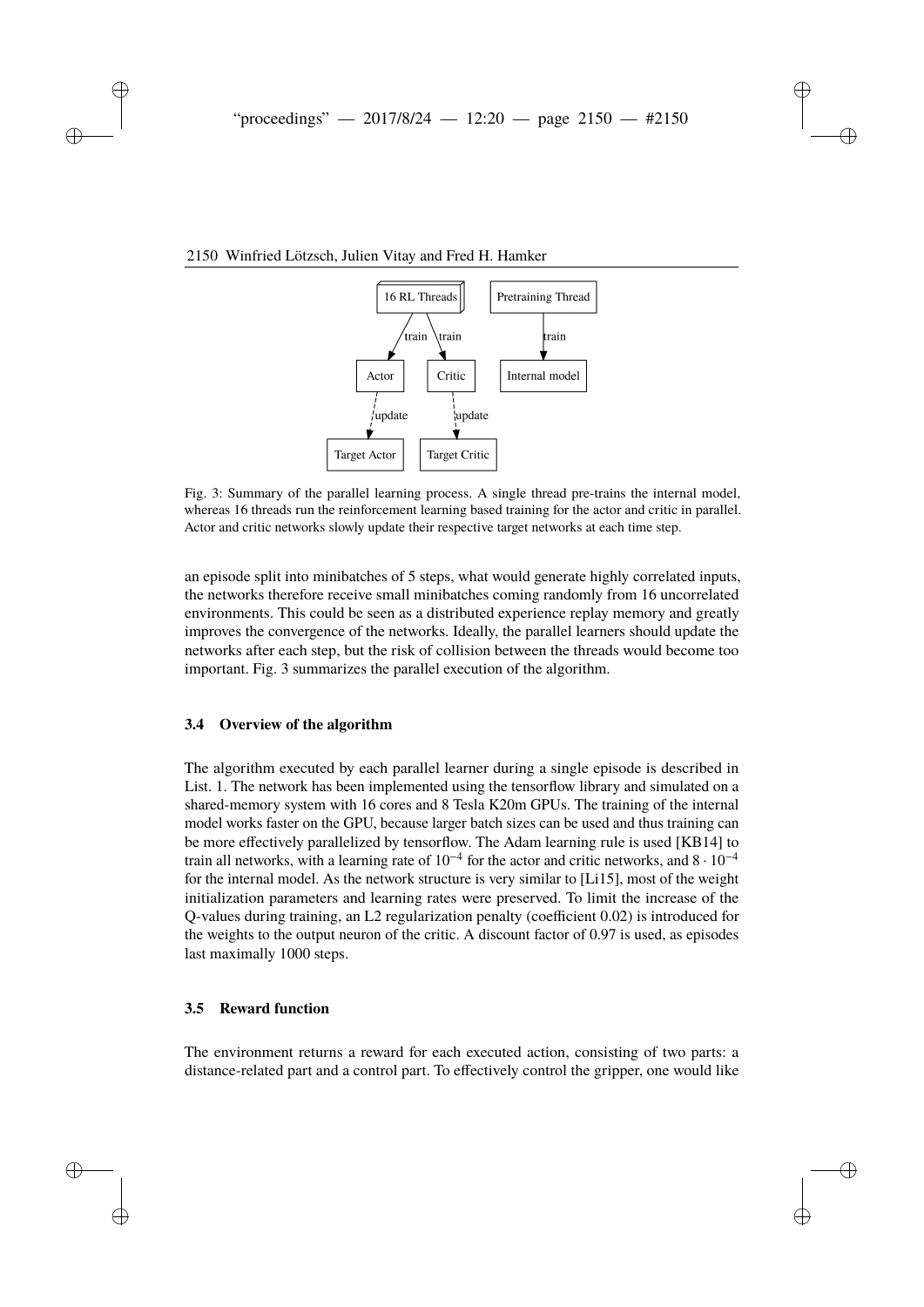```
while t < 1000 do
 Execute action a_t according to policy \mu(s_t) + \epsilon NReceive reward r_{t+1} and observe new state s_{t+1}Compute R_t = \begin{cases} r_{t+1} + \gamma \cdot Q'(s_{t+1}, \mu'(s_{t+1})) & \text{if not terminal} \\ r_{t+1} & \text{otherwise.} \end{cases}Store (s_t, a_t, R_t) in buffer
 if t % 5 == 0 then
         Update critic: \mathcal{L}(\theta_Q) = \sum_{i=1}^5 (R_i - Q(s_i, a_i))^2Update actor: \nabla_{\theta_{\mu}} J(\theta_{\mu}) = \sum_{i=1}^{5} \nabla_{\mu(s_i)} Q(s_i, \mu(s_i)) \nabla_{\theta_{\mu}} \mu(s_i)Update target critic: \theta_{Q'} \leftarrow \tau \theta_Q + (1 - \tau) \theta_{Q'}Update target actor: \theta_{\mu'} \leftarrow \tau \theta_{\mu} + (1 - \tau) \theta_{\mu'}Empty buffer
end if
t = t + 1end while
```
List. 1: Algorithm for each actor learner per episode. The outer loop is broken when the target is reached.

to reward actions getting the gripper closer to the target as fast as possible. The distancerelated part provides reward based on the distance between the gripper and the target:  $r_{dist} = e^{-|x_{gripper} - x_{target}|}$ . If we only use this reward, a possible strategy for the algorithm is to circle around the target until the end of the episode, without reaching it: this way it gathers as much reward as possible, as experimentally observed. So we added a control term  $r_{ctrl} = |x_{gripper-old} - x_{target}| - |x_{gripper} - x_{target}|$  which rewards the algorithm if the arm endpoint is closer to the target after the action than before, and punishes it otherwise. The total reward is the product of these two terms  $r = r_{ctrl} \cdot r_{dist}$  and is normalized to the interval  $[-1, 1]$ . When  $r_{dist}$  falls below 0.1, which is sufficiently small as both axes of the simulated environment reach from -1 to 1, the episode is considered as terminated.

### **4 Results**

For each experiment, we used 2,500,000 samples to train the internal model and 1,200,000 steps for the asynchronous reinforcement learning algorithm. Evaluation was then conducted over 500 episodes with random starting conditions and the percentage of successful episodes was monitored. An episode is considered successful when the gripper reaches the target within 1000 steps. An important point besides proving that the network architecture is able to solve the robotic problem was to investigate the influence of the convolutional layers on the performance of the model. Therefore, we performed the whole learning and evaluation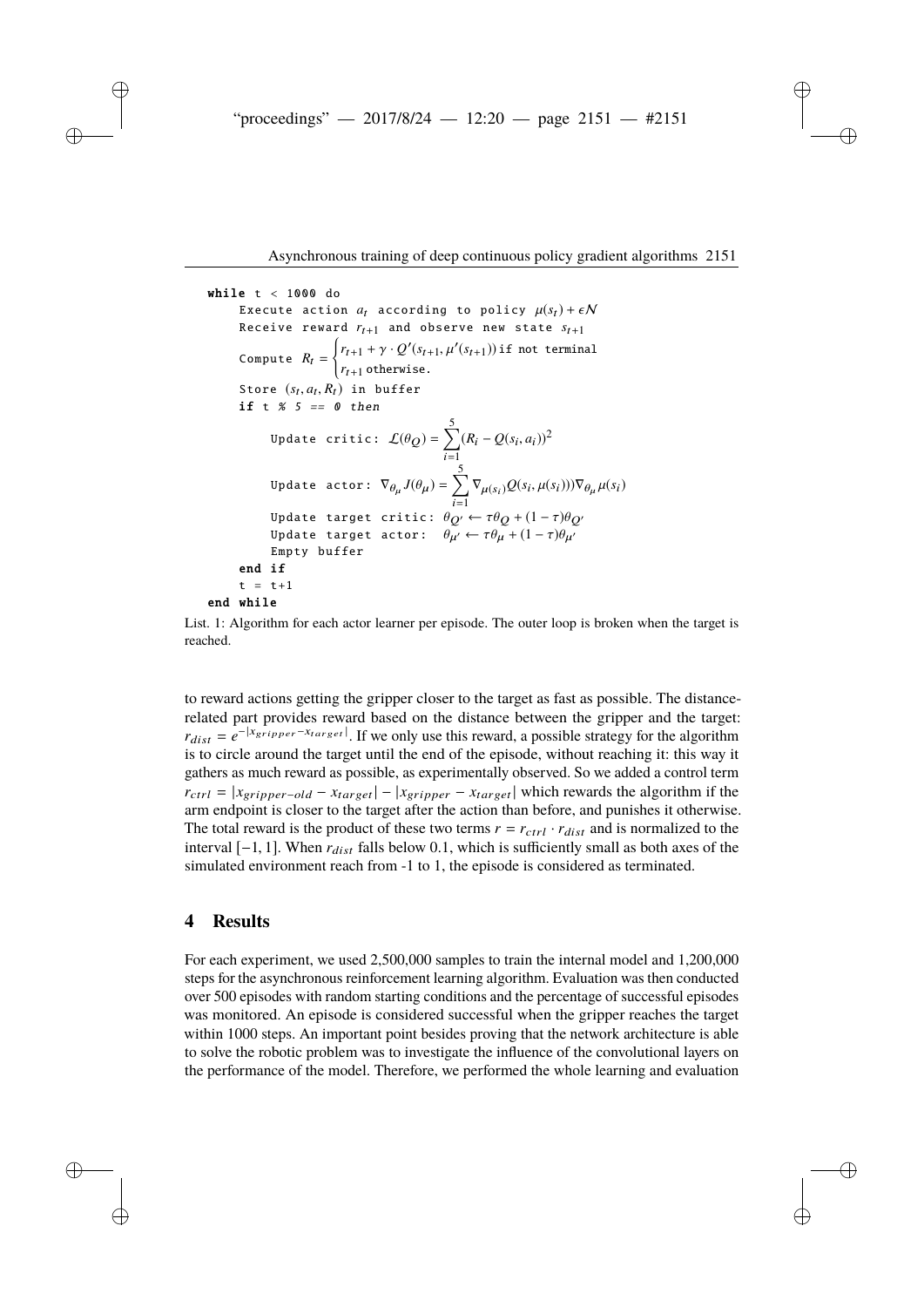<span id="page-9-0"></span>

| Architecture   | Background noise | Action noise | Successful episodes |
|----------------|------------------|--------------|---------------------|
| 2 conv layers  | no               | no           | 57 %                |
| 2 conv layers  | yes              | no           | 55 %                |
| 2 conv layers  | no               | yes          | $77\%$              |
| 2 conv layers  | yes              | yes          | 67%                 |
| 1 conv layer   | no               | no           | 45 %                |
| 1 conv layer   | yes              | no           | 34%                 |
| 1 conv layer   | no               | yes          | $65 \%$             |
| 1 conv layer   | yes              | yes          | 61 %                |
| no conv layers | no               | no           | 31 %                |
| no conv layers | yes              | no           | 29%                 |
| no conv layers | no               | yes          | 60%                 |
| no conv layers | yes              | yes          | 59 %                |

2152 Winfried Lötzsch, Julien Vitay and Fred H. Hamker

Tab. 1: Experimental results. Percentage of successful episodes (target reached before 1000 steps) when varying the number of convolutional layers in the internal model, the presence of a noisy background in the image and the presence of additive noise in the action selection.

<span id="page-9-1"></span>process for two different environments, with or without background noise in the image. Furthermore, we tested one internal model with the last convolutional layer replaced by a fully connected layer with 200 rectified linear units and another with both convolutional layers replaced by feed-forward layers consisting of 200 rectified linear units each.



Fig. 4: Convolutional layers are trained to effectively remove background noise and focus on specific features. A: Input to the first convolutional layer with background noise. B: Output of one neuron of the first convolutional layer. C: Output of one neuron of the second convolutional layer selective for the target position.

The experimental results showed in Tab. [1](#page-9-0) confirm that using convolutional layers effectively eliminates background noise such as the white spots spread in the image. The performance during evaluation without additive noise in the action selection and with two convolutional layers only slightly decreased by  $2\%$  from 57% to 55%, when adding the background noise. Figure [4-](#page-9-1)C illustrates this observation, as the background noise disappears in the second convolutional layer. The figure also shows the ability of convolutional layers to extract only relevant information from the image like the target position and thus adapt to the specific task. In contrast, the performance substantially decreases, when no convolutional layers or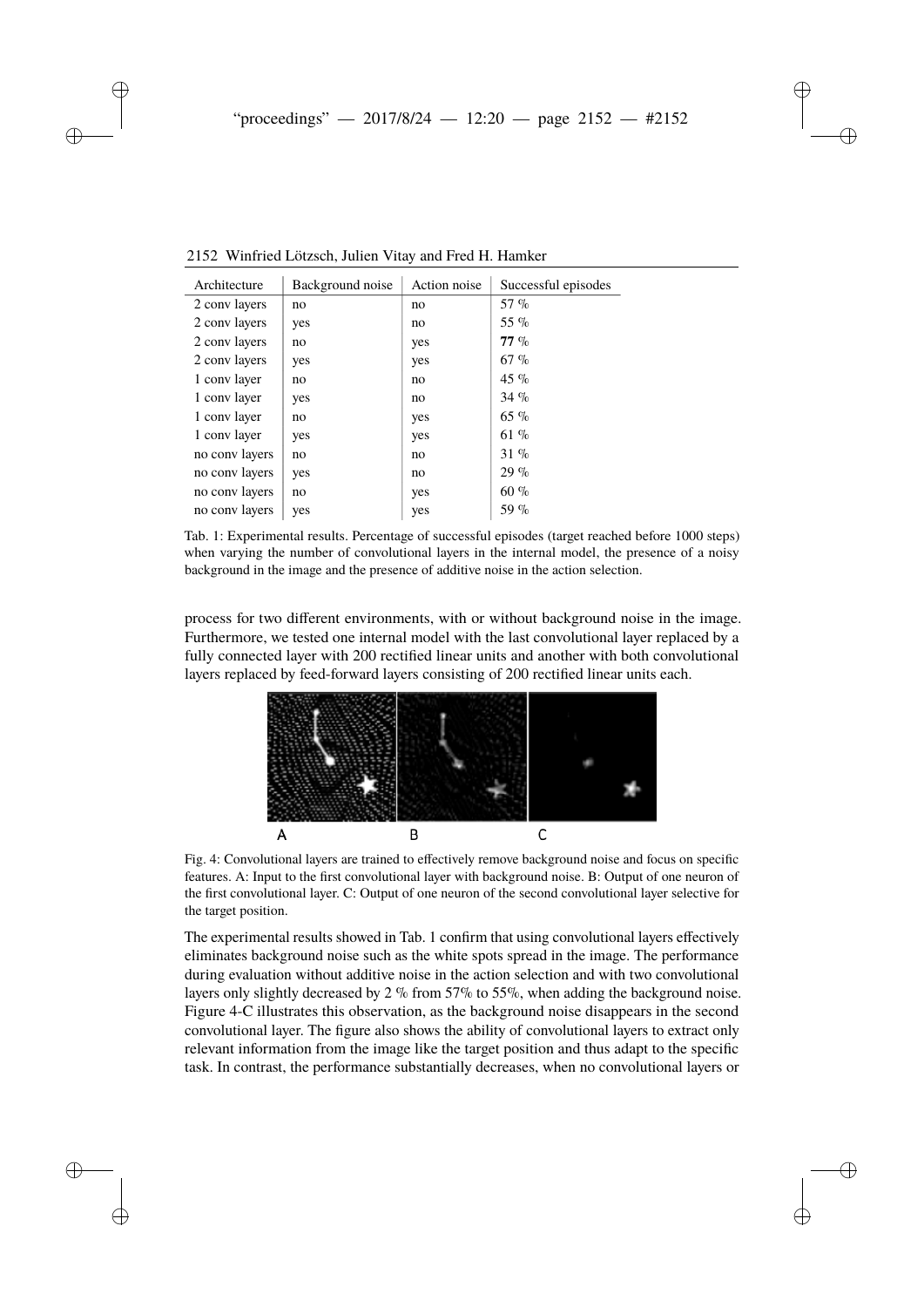only one is used, independent of the presence of different kinds of noise. This confirms the importance of convolutions to process visual input.

The best performance of 77% was reached when the actions generated from the actor during evaluation were not directly executed, but additional noise sampled from an Ornstein-Uhlenbeck process was added as during training. Analysis of the videos showed that most of the unsuccessful episodes failed because of the inaccurate identification of the physical states by the internal model, which means that the arm reaches for a target with a relatively small offset from the real target. Figure [5](#page-10-0) illustrates the problem. The reinforcement learning process directly on the real physical states however reaches a high success rate over 90%.

<span id="page-10-0"></span>

Fig. 5: Movement of the gripper for two successful episodes (first two pictures) and two failed attempts (last two pictures). The brighter the color of a point, the later the gripper was at that position during the episode.

Videos showing a random selection of 50 successful episodes and 5 failed episodes can be found on Youtube[3](#page-10-1). The unsuccessful episodes last much longer, because they exploit all possible 1000 steps and thus less are recorded. The simulated arm with its two segments is shown in its random starting position together with the position of the target. All movements of the arm are shown, which either lead to the successful end of an episode as the gripper reaches the target or a failed episode, when the gripper does not reach the target after 1000 steps. The videos consist of screenshots taken from the environment at regular intervals. Both were generated from an actor trained on environments without background and with two convolutional layers. There was no random noise added during the action selection.

# **5 Discussion**

We proposed to extend the deep deterministic policy gradient algorithm [\[Li15\]](#page-11-6) with asynchronous parallel learners [\[Mn16\]](#page-11-8) to allow end-to-end learning in continuous action spaces from raw pixels. We applied this novel algorithm to a simplified continuous control task, with a simulated 2-DOF robotic arm and showed that it is able to achieve a satisfying performance. We also further reduced the sample complexity of the algorithm by pretraining an internal model whose role is to transform images into abstract representations. The algorithm therefore combines a model-free actor-critic architecture with a model-based internal model, what could prove beneficial for problems where such models can be learned.

<span id="page-10-1"></span><sup>3</sup> <https://youtu.be/PTdfxGde69s> and <https://youtu.be/u8aMe6M9jMI>